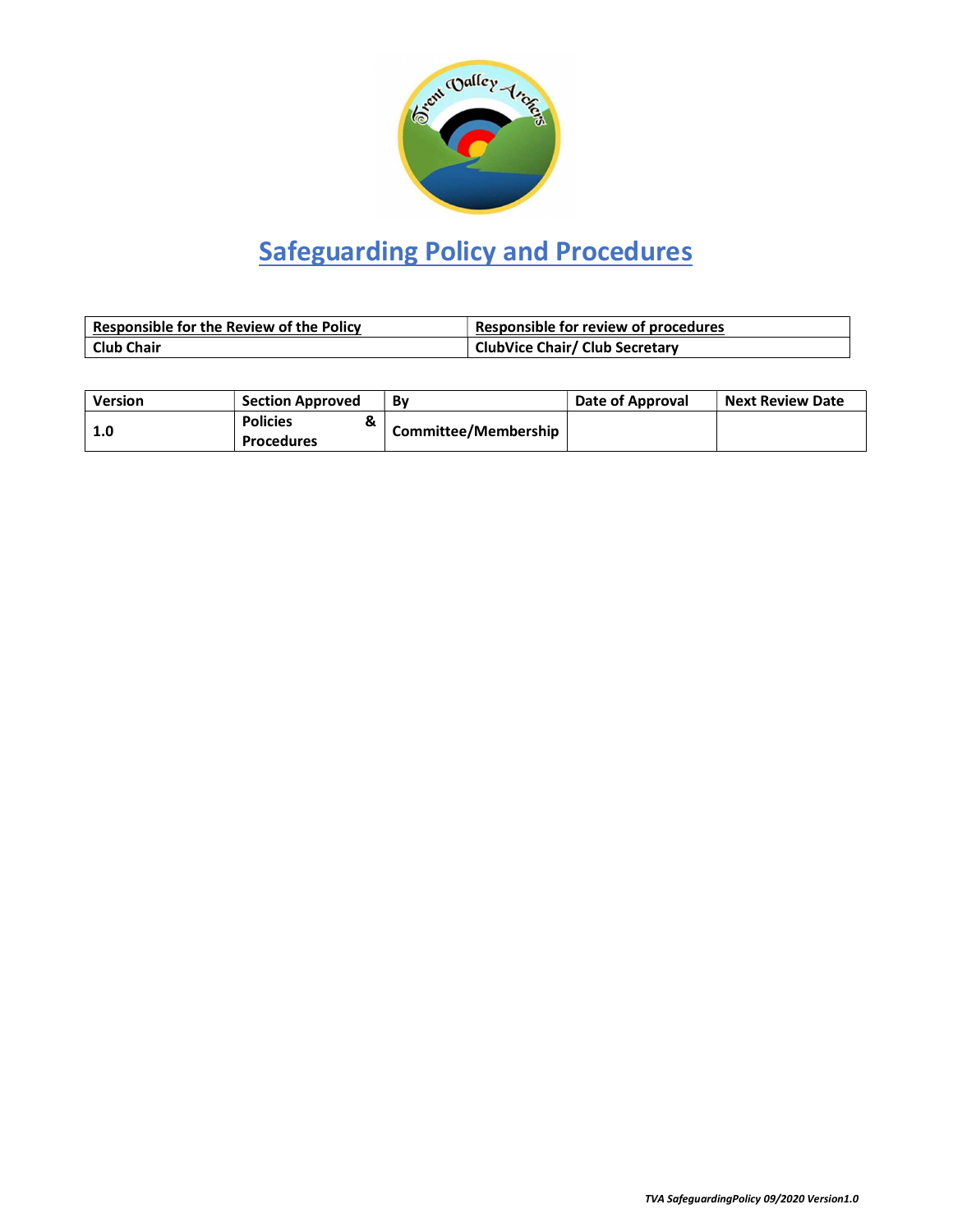# Safeguarding Policy and Procedures

## Authority for this Policy

Trent Valley Archers(TVA) is a community based amateur archery sports club which recognises the diversity and equality as laid out in the clubs "Equity Statement".

- The authority of this policy shall be the responsibility of the committee and will be enforced with due diligence if or when the occasion arises.
- No member will be allowed exemption from this policy as the club believes that ALL archers are equal

This policy will be updated and altered from time to time to suit the changes in laws and regulations from our governing body Archery GB.

### **Policy**

Trent Valley Archers acknowledges the duty of care to safeguard and promote the welfare of children, young people, and adults alike, as per the government guide "Working Together to Safeguard Children" and the Care Act 2014 which provides a framework to share concerns about adults at risk with the Local Authority. and TVA is committed to ensuring safeguarding practice reflects statutory responsibilities, Government guidance and complies with best practice and appropriate ARCHERY GB Policy requirements and Codes of Conduct and NSPCC Child Protection in Sport.

The policy recognises that the specific welfare and interests of children and adults at risk are paramount in all circumstances. It aims to ensure that regardless of age, ability or disability, gender reassignment, race, religion or belief, sex gender or sexual orientation, and socio-economic background, all children and adults at risk have a positive and enjoyable experience of sport at TVA in a safe environment and are protected from abuse whilst participating in archery or outside of the activity. TVA acknowledges that some adults, children, including disabled children and young people or those from ethnic minority diverse ethnic communities, can be particularly vulnerable to abuse and we accept the responsibility to take reasonable and appropriate steps to ensure their welfare.

#### Aims

As part of our safeguarding policy TVA will:

- Promote and prioritise the safety and wellbeing of children, young people, and adults at risk
- Ensure that all TVA members adhere to the Archery GB codes of conduct, policies and procedures
- Ensure all TVA members follow best practice
- Ensure everyone understands their roles and responsibilities in respect of safeguarding and is provided with appropriate learning opportunities to recognise, identify, and respond to signs of abuse, neglect and other safeguarding concerns relating to children, young people and adults at risk.
- Ensure all members know how to report a concern of abuse or poor practice.
- Ensure appropriate action is taken in the event of incidents/concerns of abuse.
- Provide support to the individual/s who raise or disclose the concern.
- Ensure that club members will be protected from reprisals or victimisation for whistleblowing where they have a genuine concern, and a disclosure has been made in an appropriate manner. (Who will protect them, who can they turn to? Can they be provided with information for the whistleblowing charity https://protectadvice.org.uk/)
- Ensure that confidential, detailed, and accurate records of all safeguarding concerns are maintained and securely stored as per the Data Protection Act 2018 and GDPR regulations.
- Prevent the employment/deployment of unsuitable individuals. (how will this be done i.e. job application and self declaration form and who is responsible for employment of people working with children).
- Ensure robust safeguarding arrangements and procedures are in operation.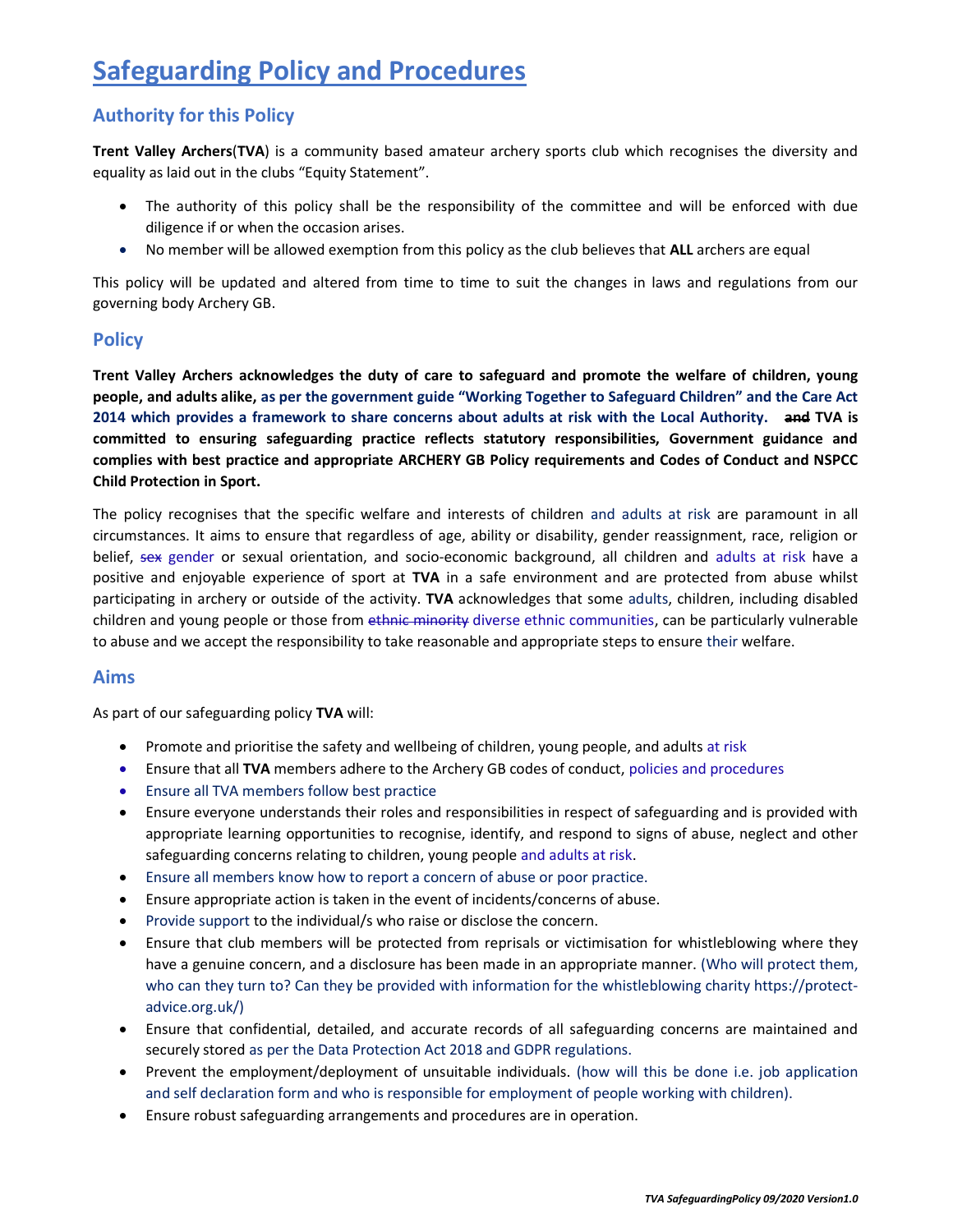The policy and procedures will be widely promoted and are mandatory for everyone involved in TVA. Failure to comply with the policy and procedures will be addressed without delay and may ultimately result in dismissal/exclusion from the organisation.

#### **Procedures**

TVA has a zero-tolerance approach to bullying, cyberbullying, discrimination, harassment, inappropriate photography and other unwanted behaviours.

Any safeguarding concerns should be brought to the attention of the club Safeguarding Officer as soon as possible. Contact details for the Safeguarding Officer should be available to all club members.

These concerns may then be recorded using the Archery GB incident report form which can be downloaded from the Archery GB website or obtained from the Safeguarding Officer.

Serious concerns or allegations of serious misconduct will be referred immediately to the appropriate authorities (E.g., Staffordshire Police, Staffordshire Archery Association (SAA)and/or Archery GB National Safeguarding Officers) as deemed appropriate by the Safeguarding Office, Club Chair and Secretary.

All other concerns and allegations e.g., behaviour and discipline, will be investigated and recorded by the Club Chair, and Safeguarding Officer, if required, according to the TVA or SAA discipline policy. Wherever possible, minor complaints will be resolved informally and amicably, with the involvement of a mediator where necessary. If any complaint cannot be resolved informally to the satisfaction of all parties, the Chair may convene an independent Disciplinary Committee to consider imposing a warning or sanction. In cases of extreme or repeated misconduct this could mean suspension of membership or even permanent expulsion from Trent Valley Archers (See Disciplinary Policy).

#### **Monitoring**

This policy was adapted from the NSPCC April 2017 Child Protection sample policy. (This was last updated Dec 2019)

The policy will be reviewed a year after development and then every three years, or in the following circumstances:

- changes in legislation and/or government guidance
- as required by the Local Safeguarding Children Board, UK Sport and/or Home Country Sports Councils and Staffordshire Archery Association or Archery GB
- changes in TVA club organisation or arrangements
- as a result of any other significant change or event.

#### Links

Archery GB Codes of Conduct:

https://www.archerygb.org/about-us-structure-safeguard/about-us/codes-of-conduct/

Archery GB Safeguarding:

https://www.archerygb.org/about-us-structure-safeguard/safeguard/safeguarding-policy-guidance/

NSPCC Child Protection in Sport Unit:

https://thecpsu.org.uk/

Ann Craft Trust (Safeguarding Adults at Risk):

https://www.anncrafttrust.org/